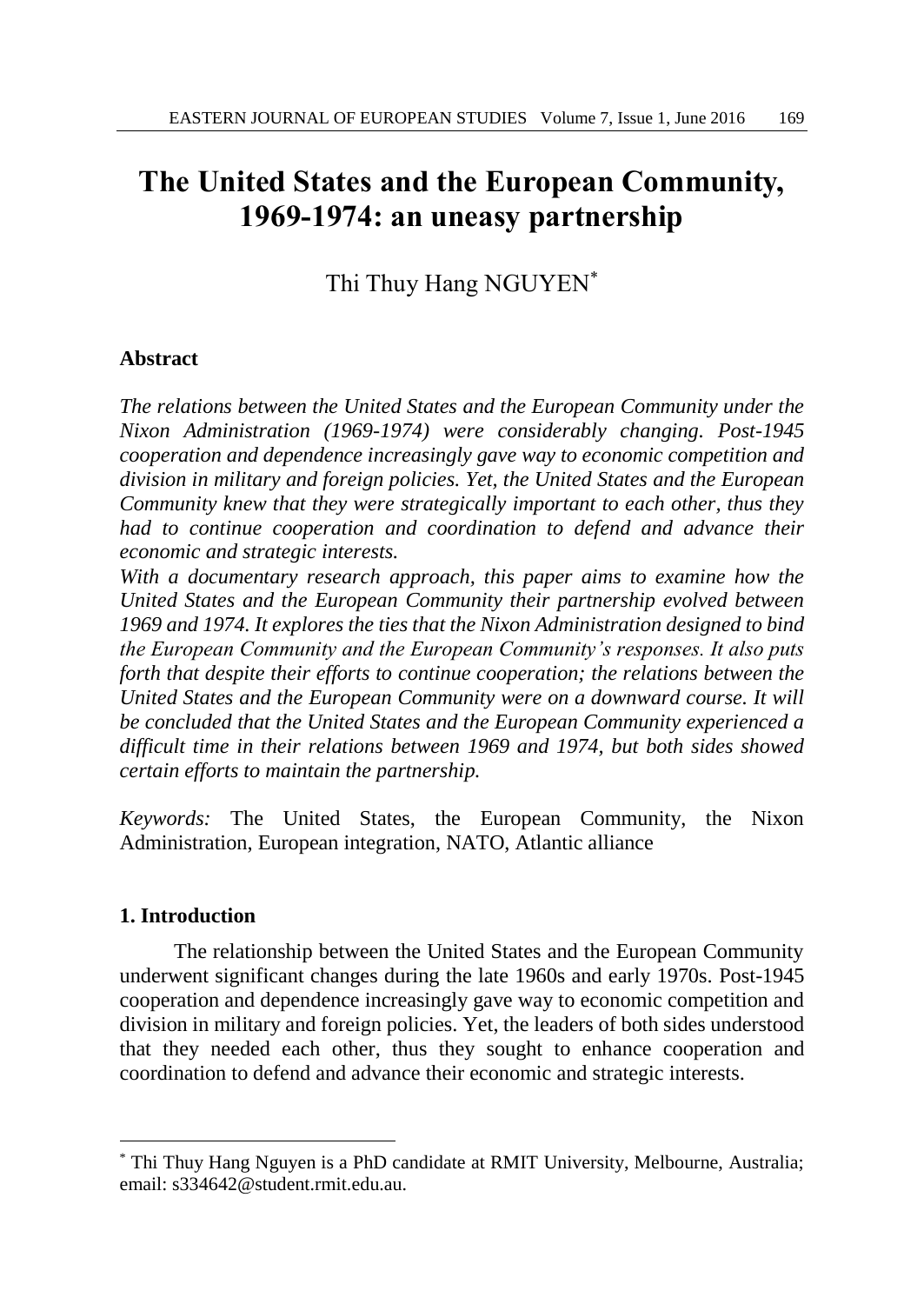This paper aims to examine how partnership between the United States and the European Community evolved between 1969 and 1974. It explores the ties that the Nixon Administration used to bind the European Community and the European Community's responses to those ties. It also points out that despite their efforts to coexist; the relations between the United States and the European Community were on a downward course. It will be concluded that the United States and the European Community were strategically important to each other, thus partnership, though uneasy, had to be maintained.

## **2. Uncomfortable cooperation**

The new developments in United States – European Community relations between 1969 and 1974 came at a time when Washington found itself having to adjust to fundamental new realities. The world was undergoing profound change. The Nixon Administration's biggest concern was U.S. relative loss of power. President Nixon was nervously wondering whether the United States continued to be a great nation (Haldeman, 1994, p. 344). The change in the international political situation and the limit of U.S. power made the Nixon Administration to signal to the European Community that the United States wanted to limit the country's obligations in Europe. This implied that the Europeans had to do more to defend themselves physically and could not easily penetrate into U.S. massive market.

Though the United States had strained relations with the European Community during the Nixon years, it had no alternative to a policy of cooperation. It had become imperative for both the Americans and the Western Europeans to cooperate to overcome the challenges facing the two sides. The United States needed to have the European allies to contain the Soviet communism while the European Community needed to have the Americans to increase its security (Lieber, 1967, p. 52; Lieber, 1979, pp. 531-545; Lieber, 1980, pp. 139- 163). Furthermore, the economic link between the two sides of the Atlantic Ocean was closed, the United States and the European Community were well aware that they needed each other to advance their prosperity. Hence, they chose to live with each other although they did not feel comfortable.

## **3. The ties that bound**

In the Memorandum from Helmut Sonnenfeldt of the National Security Council Staff to Assistant for National Security Affairs Kissinger, it clearly indicated that the relationship between the United States and the European Community was in transition. It suggested a probable U.S. - European trade-off, in which the United States gave assurances in the security field while the European Community helped to alleviate U.S. economic problems. The Memorandum stressed that Western Europe's integration was greatest in the economic sphere,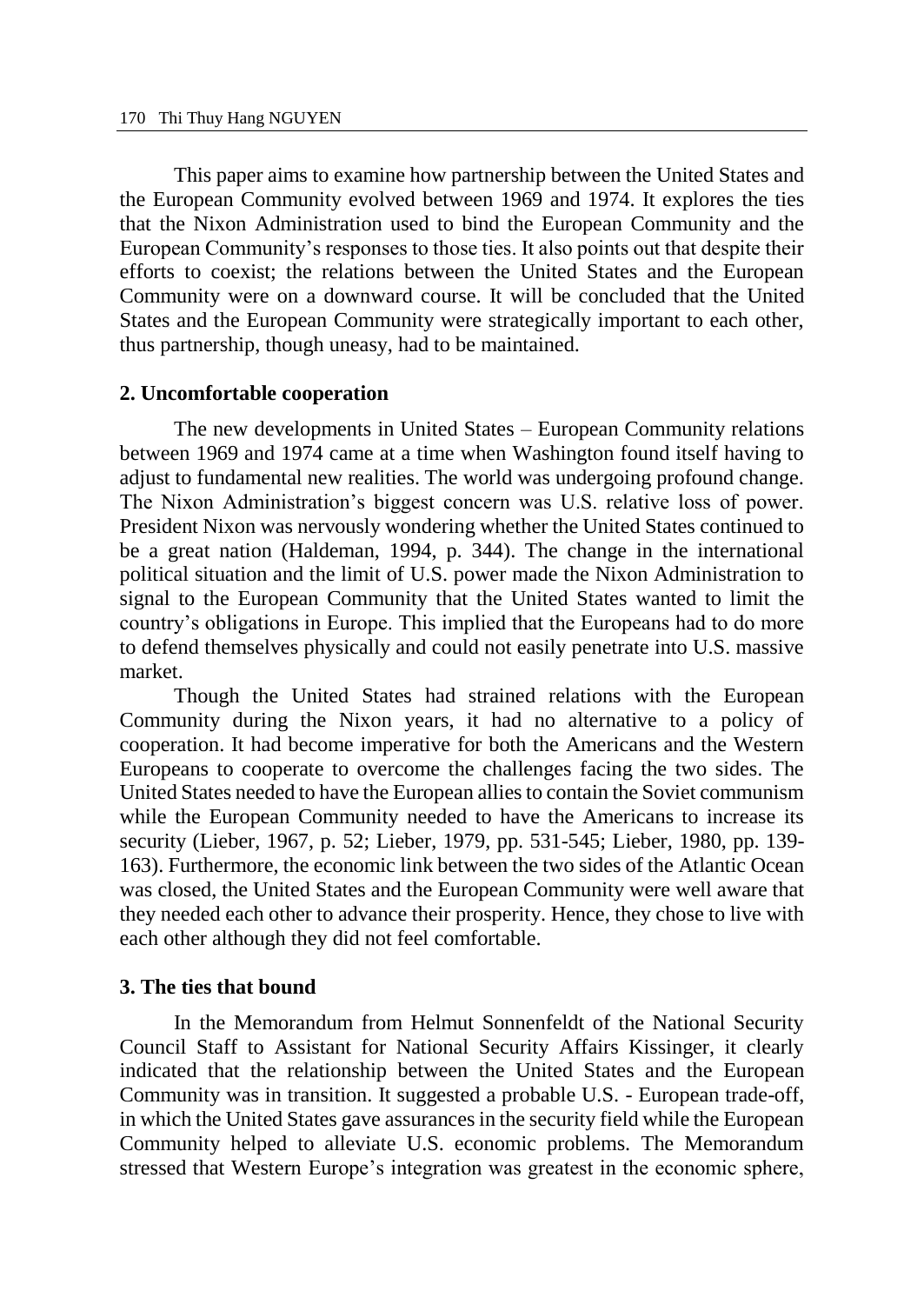where U.S. interests were most often challenged, and least in the political and military area, where U.S. interests would best be served by the integration process. The unevenness of development in these two spheres led to ambivalence in U.S. approach to the European integration project.

The stresses on US - European economic and commercial issues intensified tendencies on the Nixon Administration to take a narrower position, which undermined cooperation and cooperative arrangements in other fields. The United States viewed that the comprehensive relationship with the European Community had to be brought into a balance more favourable to the United States. The Nixon Administration was unable to pursue separate tracks in security, political and economic policies. It was necessary for the United States to have cohesion in making its policies and coherence in implementing them.

With this view, President Nixon concluded that a set of principles governing U.S. relationship with Atlantic partners had to be prepared. These principles had to be designed to serve as the foundation for U.S. relations with the European Community. The Nixon Administration aimed to tie the European Community to the common principles of the Atlantic alliance. Thus, President Nixon wanted to (i) develop a comprehensive framework within which the members of the Alliance will be in the pursuit of their economic, political, and security goals; (ii) form a foundation for a new consensus on Alliance security requirements; (iii) show continuing support for European integration; (iv) indicate support for the development of economic ties between the United States and the European Community, (v) maintain U.S. security commitments in Western Europe (National Security Study Memorandum 183).

With this set of principles, the Nixon Administration looked forward to major progress in the United States and the European Community relationship. In his Memorandum to President Nixon, Kissinger expressed his satisfaction to the United Kingdom's sympathy: "The British leaders are in strong sympathy with your initiative and are gearing up to support you in the effort to establish a new set of guidelines for Atlantic relations that would have significant political appeal on both sides of the ocean and would help override the tendency to haggle about technical issues" (Kissinger, 1973). These guidelines would cover all aspects of United States – European Community relations. The Nixon Administration aimed to set up a period of genuine creativity in adapting United States – European Community relationship to new conditions and setting the United States and the European Community on a course that would be difficult to reverse by successive governments in both the United States and the European Community (National Security Study Memorandum 183).

The Nixon Administration held that the European Community in the 1970s was transforming and evolving to cohesion and greater assertion of independence from the United States on fundamental policy issues. All major countries in the European Community were aware of the basic polio-economic and diplomatic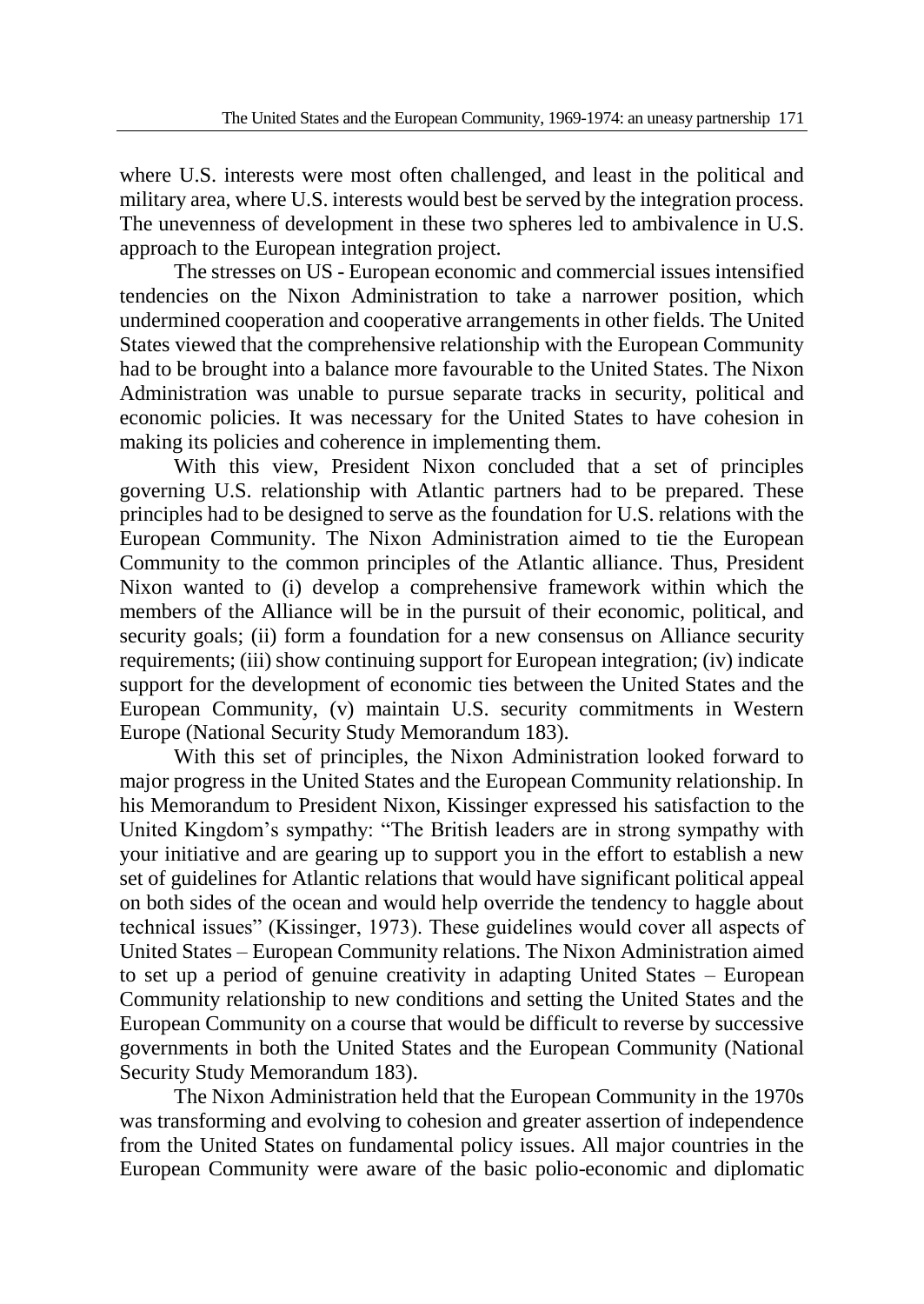interests that they shared with each other but not with the United States. Yet, these countries could not ignore the Soviet threat with which they were certainly unable to handle without Washington's cooperation. The Nixon Administration knew that the European Community member states were seeking to figure out the compromises, new institutional arrangements and defence measures which gave them feasible options for eventually standing up to their protector, the United States, as full equals. What concerned the Nixon Administration most in relations with the European Community was how to obtain European support for U.S. foreign policy goals and prevented this Community from implementing a dependent and unfriendly policy towards Washington. Thus, President Nixon had to design a new configuration of the U.S. relationship with the European Community.

In political realm, the Nixon Administration was concerned about European political integration. Though the United States' formal stance was promoting European political unity, whether or not in framework of an Atlantic alliance, the Nixon Administration in fact preferred to see this European political integration process taking place in U.S. interests on economic and foreign policy.

In military realm, the Nixon Administration believed that the U.S. nuclear force and European-based U.S. ground and air forces were crucial elements for confronting the Soviet threat. The lack of nuclear muscles made the European Community bound to Washington on a wide range of political, military, and security issues.

In economic realm, the Nixon Administration knew that the European Community had interest in developing the non-Communist portion of the world's economy. The U.S. unilateral action to end the Bretton Wood system on August 15, 1971 taught the Western Europeans a lesson on how the European Community's economy was interweaving with U.S. economy. The U.S. decision to implement a new economic policy on August 15, 1971 brought home to the Western Europeans the serious consequences of competing with the United States and the manifold issues on trade and financial policies. The Nixon Administration knew this weakness of the European Community's economy and thus great efforts were directed by Washington to use Western Europe's dependence on Washington as leverage to reap benefits in the economic area.

In addition to these ties designed to bind the European Community, the Nixon Administration acknowledged that the United States was also naturally so closed to Western European. It was bound to Western Europe by the strategic interests it was pursuing. In its re-evaluation of the United States – European Community relations, the Nixon Administration stressed that the structure of U.S. relations with Western Europe was challenged by a series of developments namely strategic parity, détente, economic problems and the European Community enlargement from six to nine. It also underlined U.S. interests in sustaining relationship with Western Europe. They included (i) preventing the Soviet control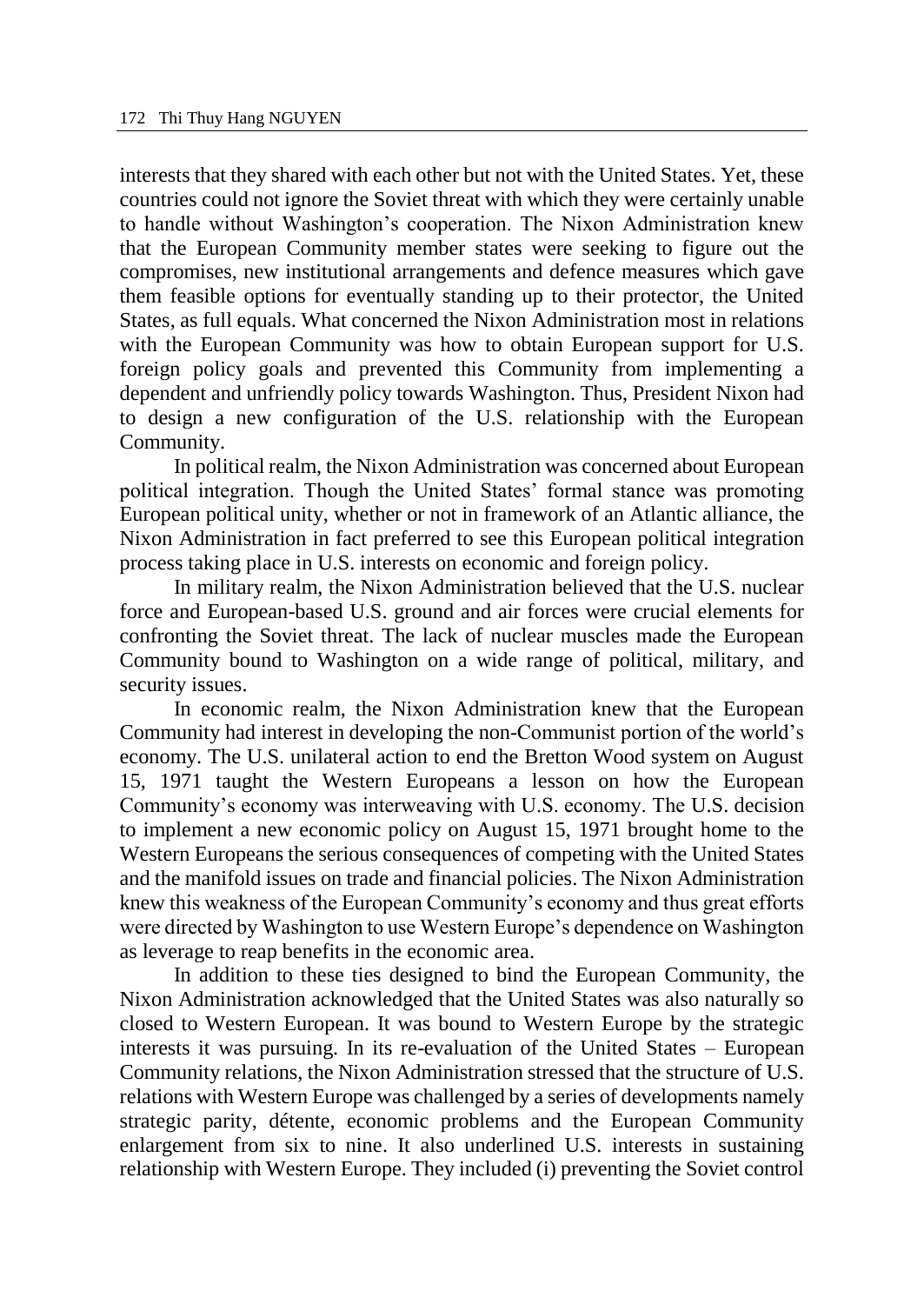or influence from extending westward; (ii) encouraging and supporting Western European prosperity and stability to enhance the Allied ability to resist Soviet aggression; (iii) preventing a re-emerge of European hostilities and conflicts, towards this end, supporting European integration; and (iv) ensure great U.S. influence on the policies of the countries in the European Community (Document 38, FRUS 1969-1976).

Especially, the Nixon Administration asserted that in an increasingly fluid international system, the United States had another interest in Western Europe: the United States had been so closely committed to Western Europe for a long time that any serious decline of U.S. position and leadership in Western Europe would negatively affect U.S. diplomatic and strategic standing in the global balance. With these five major interests in Western Europe, the Nixon Administration considered six alternative frameworks to be envisaged for U.S. relations with the European Community.

- *Atlantic Alliance*. Pragmatic adaptation of the existing Atlantic system to mitigate, if not resolve, its political-military and political-economic problems, and acceptance of the limitations of working within the system to influence Western European policies outside of the traditional scope of the Alliance.

- *Closer Atlantic Ties*. Extension of Alliance coordination functionally and/or geographically.

- *US Hegemony*. Hard bargaining of the US security commitment to Europe against Western European concessions to the US on economic and other issues, and undermining the unity of the Nine by playing them off against each other.

- *Devolution*. Phased transfer of part of the US security burden to the Allies.

- *Diminution*. Unilateral cutback of US force levels, while retaining basic US commitments to Western European security.

- *Disengagement.* US withdrawal of its military presence in Europe, perhaps even of its treaty commitment, and dealing with Western European states on an ad hoc basis without fixed, prior commitments (Ibid).

Having carefully analysed these options in terms of their feasibility and their influence on U.S. security, hegemony and costs, the following main conclusions were drawn by the Nixon Administration:

The costs in terms of security and influence of the two alternatives of diminution of the US role or of disengagement are too great, and the feasibility of the third, hegemony, is too slight to pursue them as realistic courses.

The policy most likely to meet our needs would include these elements of the other three options:

a) Adapt the existing Atlantic system by working to solve its specific political-security and political-economic problems.

b) Add to the existing system more intensified consultations with the Allies.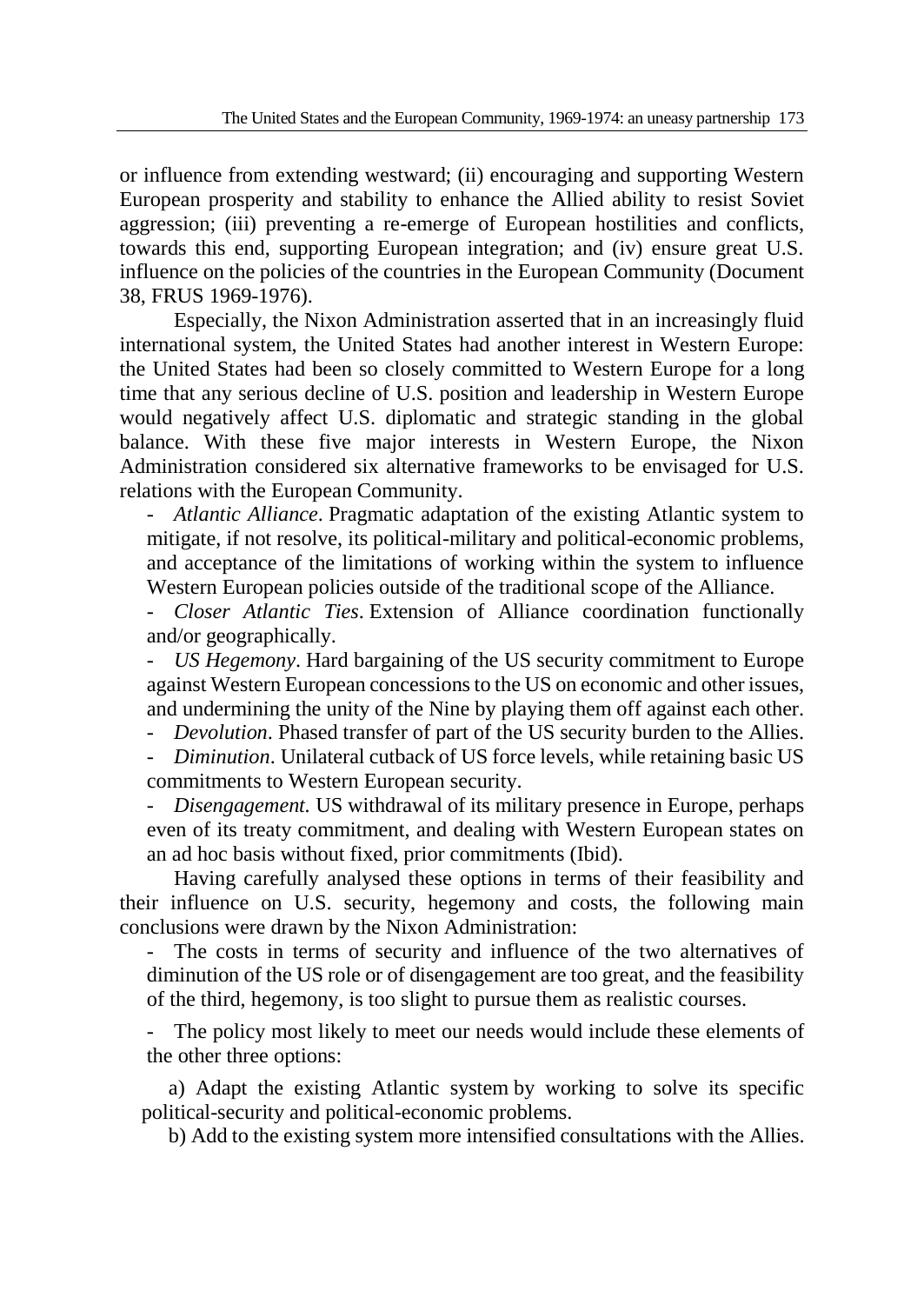c) The possibilities of devolution should be urgently studied with the aim of arriving at a definite decision whether the US wishes i) to promote devolution, ii) to be receptive to European proposals to that end if any are ever made, or iii) to resist such a development (ibid).

In a nutshell, the Nixon Administration realised that the Alliance system was going to offer the best vehicle available for U.S. pursuit of its national interests in common with the European Community. Though the Alliance system was not perfect, it could be improved by adaptation to ensure that it would be functioning consistently with U.S. interests and the new international environment. The Nixon Administration's conclusions in framing U.S. relationship with the European Community illustrated that President Nixon and his team were fully conscious of how the United States was bound to the European Community. The close interlink between the two shores of the Atlantic Ocean was the basis for them to formulate and implement foreign policies to each other. The Americans and the Western Europeans had to depend on each other to achieve their strategic objectives. They were not satisfied with each other's policies and stance but they knew that they had to make certain concessions to coexist in the fluid international environment.

#### **4. The European Community's responses**

In his address on November 24, 1969 to the Agricultural Committee of the Chambers of Commerce of Minneapolis and St. Paul and the USDA (The United States Department of Agriculture) Club of the Twin Cities, Mr. Pierre S. Malve, Representative for Trade Affairs Liaison, Office of the Commission of the European Community in Washington, affirmed: "[…] the United States and the Community must cooperate" (Commission of European Communities, 1970). He added: "The bilateral contacts which tend to develop between politicians and officials in the United States and the Community should improve their understanding of each other's different situations and points of view" (Ibid). Though the European Community was frustrated with the Nixon Administration's foreign policy; they had to accept the fact that they could not look inward and they needed U.S. military umbrella for their European integration project. This was indicated by Kissinger in 1968: "Thoughtful Europeans know that Europe must unite in some form if it is to play a major role in the long run. They are aware, too, that Europe does not make even approximately the defence efforts of which it is capable. But European unity is stymied, and domestic politics has almost everywhere dominated security policy. The result is a massive frustration which expresses itself in special testiness toward the United States" (Strömvik, 2005).

The European Community knew that cooperation with the United States was crucial to its development. Economic and commercial relations with the United States were causing concern to the Western Europeans. They supposed that fairly profound misconceptions were current in Washington which had been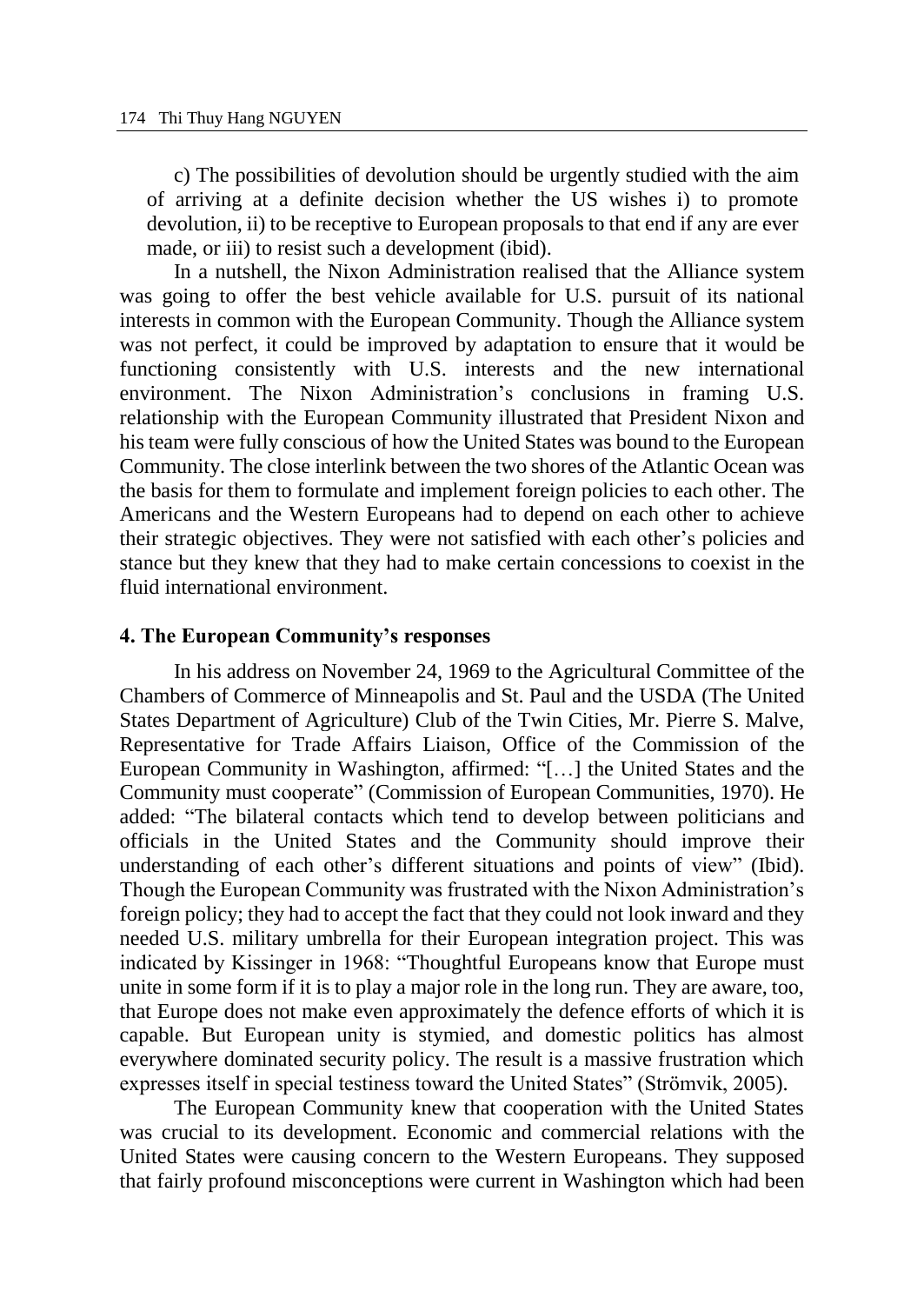trying to evaluate the results so far achieved by the U.S. policy of supporting European integration and to estimate its impact on economic relations between both sides of the Atlantic. According to the European Community, such misconceptions led to the tensions between the Americans and the Europeans. The Europeans even showed certain facts to correct these misconceptions. In February 1970, the European Community published a review of economic and trade relations between the United States and the Community in which ten main arguments were underlined to prove that the European Community had been seeking to be a good partner of the United States (Commission of European Communities, 1970).

*First*, particular attention had to be paid to the way economic relationship between the United States and the European Community was developing. In general, the European Community had been giving favourable conditions to this economic development. It, the Western Europeans held, compared very favourably not only with the trend of relations between the United States and other parts of the world but also with developments in the period prior to the establishment of the Community (Ibid).

*Second*, along with the confirmation of considerable growth of U.S. exports to the European Community, the review illustrated that the European Community lowered its tariff levels to create a favourable condition for international trade. This implied that the European Community was not inward-looking as the United States criticised. Furthermore, it pointed out that the establishment of the European Community's common customs had given an impetus towards a liberal trade policy in the world. Following a series of tariff reductions, the European Community had the lowest tariff among the leading developed countries (ibid).

*Third*, the European Community was denying that it systematically replaced its tariff barriers by non-tariff barriers (ibid).

*Fourth*, the European Community indicated that a larger number of U.S. firms had found opportunities to expand their activities in the Community. It asserted that the U.S. economy gaining profits from European integration, from a substantial growth in trade between the United States and the European Community and from the a considerable increase in income from investments in the European Community which was contributed significantly to improving the balance of payments in the United States (ibid).

*Fifth*, the European Community stressed that it was not implementing a protectionist approach in economic and trade relations with the United States. The European Community was the world's largest importer from both developed and developing countries and it had a higher foreign trade growth rate than that of the other industrialised countries. With such dependence on the world trade, it was in the European Community's interest not to be inward-looking (ibid).

*Sixth*, regarding its tariff preferences for the developing countries, the European Community underlined that it was its responsibility as a leading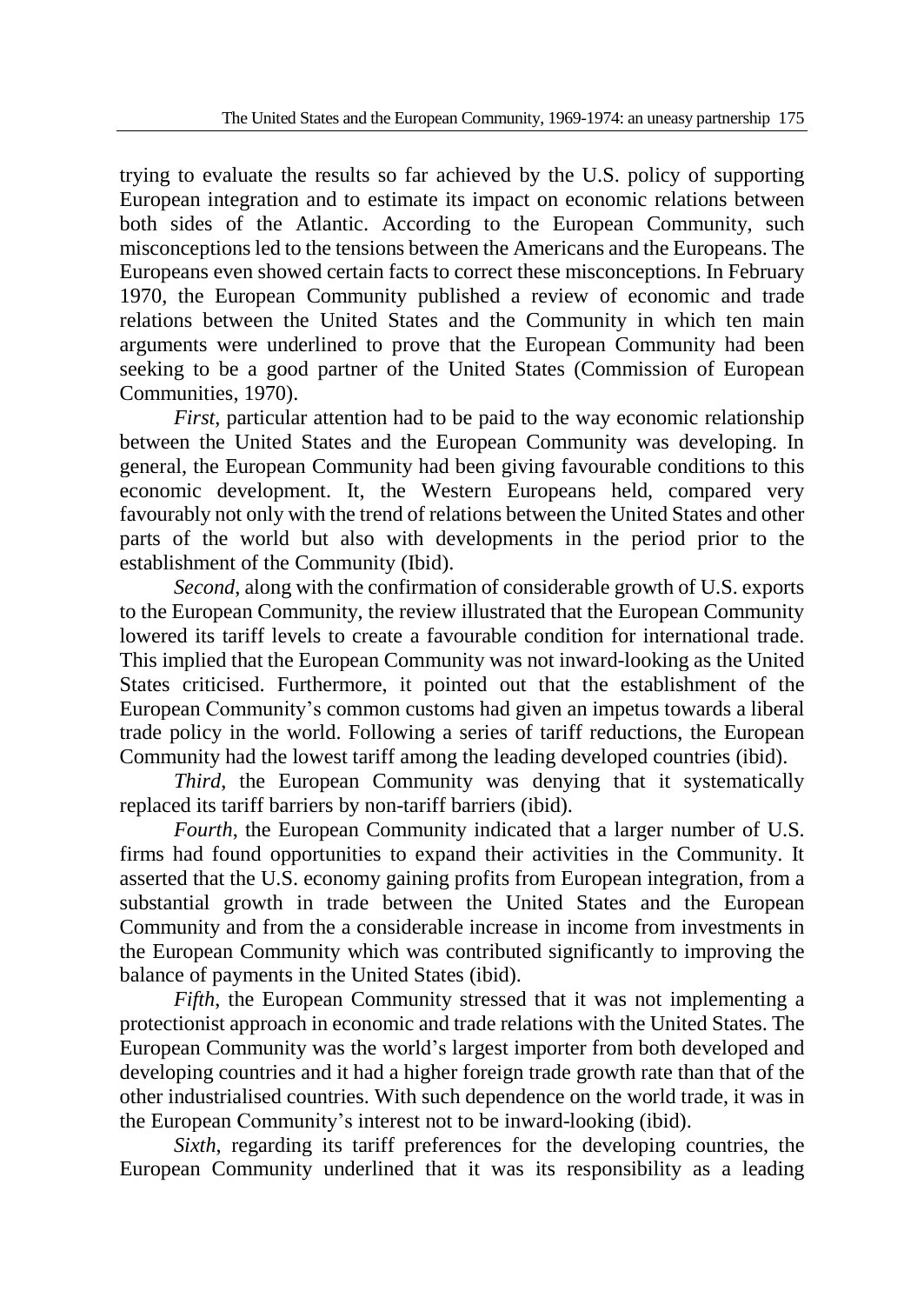importer in the world to support the establishment of tariff preferences for manufactures and semi-manufactures exported by the developing countries, a responsibility agreed at the first United Nations Conference on Trade and Development in 1964.The Community's tariff preferences would enable the developing countries to overcome their competitive disadvantages in their products (ibid).

*Seventh*, concerning U.S. criticism for the European Community's agricultural policies, the European Community argued that any in-depth analysis needed to include both a product-by-product examination and a look at the general tendencies. The European Community had tried to bring the surpluses in some sectors, particularly milk and milk products under control and structural reforms in its agricultural area were inevitable. While the European Community confirmed that the growth of government expenditure on agriculture was common to every country, it indicated that the European Community remained the most important importer of U.S. agricultural products (ibid).

*Eighth*, the European Community realised that the international market for agricultural products was more often the scene of price wars between public treasuries than competitions between producers. Thus, it called for greater disciplines on wor1d agricultural markets (ibid).

*Ninth*, the European Community complained about U.S. measures to protect its agriculture which were affecting the Community. Furthermore, that Washington abandoned the broadly liberal policy pursued by the United States since the end of the Second World War and returned to restrictive practices would lead to the beginning of a chain reaction detrimental to the development of the world trade (ibid).

*Last but not least*, it was reaffirmed that cooperation between the United States and the European Community was a necessity for the future expansion of the international economic relations. Close cooperation between the European Community and the United States would ensure the continuity of the liberal trade policy which made a considerable contribution to promoting world trade and thus expanding prosperity all over the world (ibid).

From the main points in this review, it can be said that the European Community understood that the Western Europeans had to sustain U.S. interest in international affairs in order to maintain the Community's welfare and security. The European Community had to show that an economically strong and united European Community would not create awkward cases of competition for the United States. Thus, following U.S. complaints about Western European hurtful economic confrontation and uncooperative foreign policy in the Middle East crisis and oil crisis, the European Community had showed that it had been seeking to solve its own internal problems and fulfil its regional and global responsibilities. It also indicated its willingness to cooperate with the United States for the common good of the alliance. The European Community acknowledged that its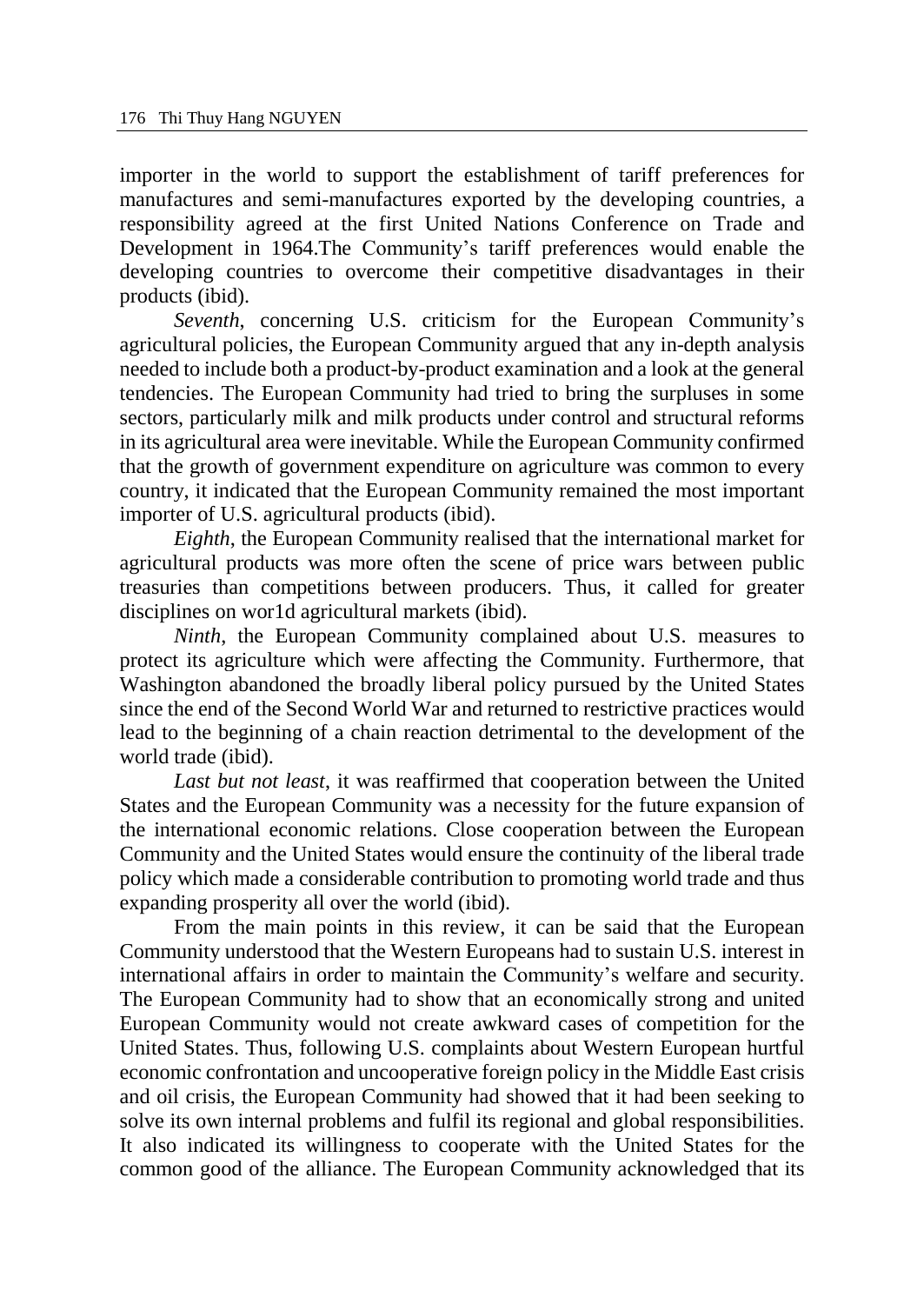internal integration process was only achieved with U.S. supports, thus it had not resisted U.S. authority in the world affairs. In other words, the European Community wanted to show that the European Community and the United States could cooperate for their common good and avoid confrontations which might hurt both sides.

This viewpoint was clearly stated in the address entitled "New opportunities or challenges in the European Communities" by Guy Vanhaeverbeke, Deputy Director of European Communities Information Service in Washington at the twenty-third annual Virginia conference on world trade*:* "Europeans realized today that it will not be possible for them to define their relations towards each other without also defining their relations towards the rest of the world" (*Guy Vanhaeverbeke, 1971).* He also outlined two challenges facing the European Community: (i) "Construction of European unity must continue internally to progress in all the economic and political areas" (Ibid). Implicitly, the Europeans knew that further progress in economic integration was dependent on the progress in monetary field. Also, monetary progress was associated with progress in political unity which could be achieved without a minimum of consensus on questions of defence; (ii) The European Community desired to make sure that European integration resulted in a positive contribution to trade with the industrialised countries, economic and political take-off of developing countries and to a détente with the Eastern bloc (ibid).

To sum up, the European Community's responses showed that the European Community had no intention to become rivals to the United States. The Western Europeans acknowledged that the close political and commercial relations between the two shores of the Atlantic were important for the prosperity of both world trade and standards of living for all nations (Commission of European Communities, 1972).

The relationship between the United States and the European Community was at a turning point in the sense that they had to be adapted to a totally new environment resulting either from changes taking place in the international community, or from the tendencies and characteristics of their own developments. Yet, the European Community maintained that it would be unfavourable for the future of United States – European Community relationship if the European Community was so preoccupied with achieving successfully its enlargement goal and reluctant to assume its global responsibilities. Also, the European Community held that it would be disappointing if the United States, which was defining its new world strategy and concerned about its internal political and economic activities, was preoccupied only by its own national interests in the formulation of a foreign economic policy. Being alarmed by the fact that the climate of economic and trade relations between the United States and Europe had been deteriorating, the European Community stressed that it was necessary to search constantly for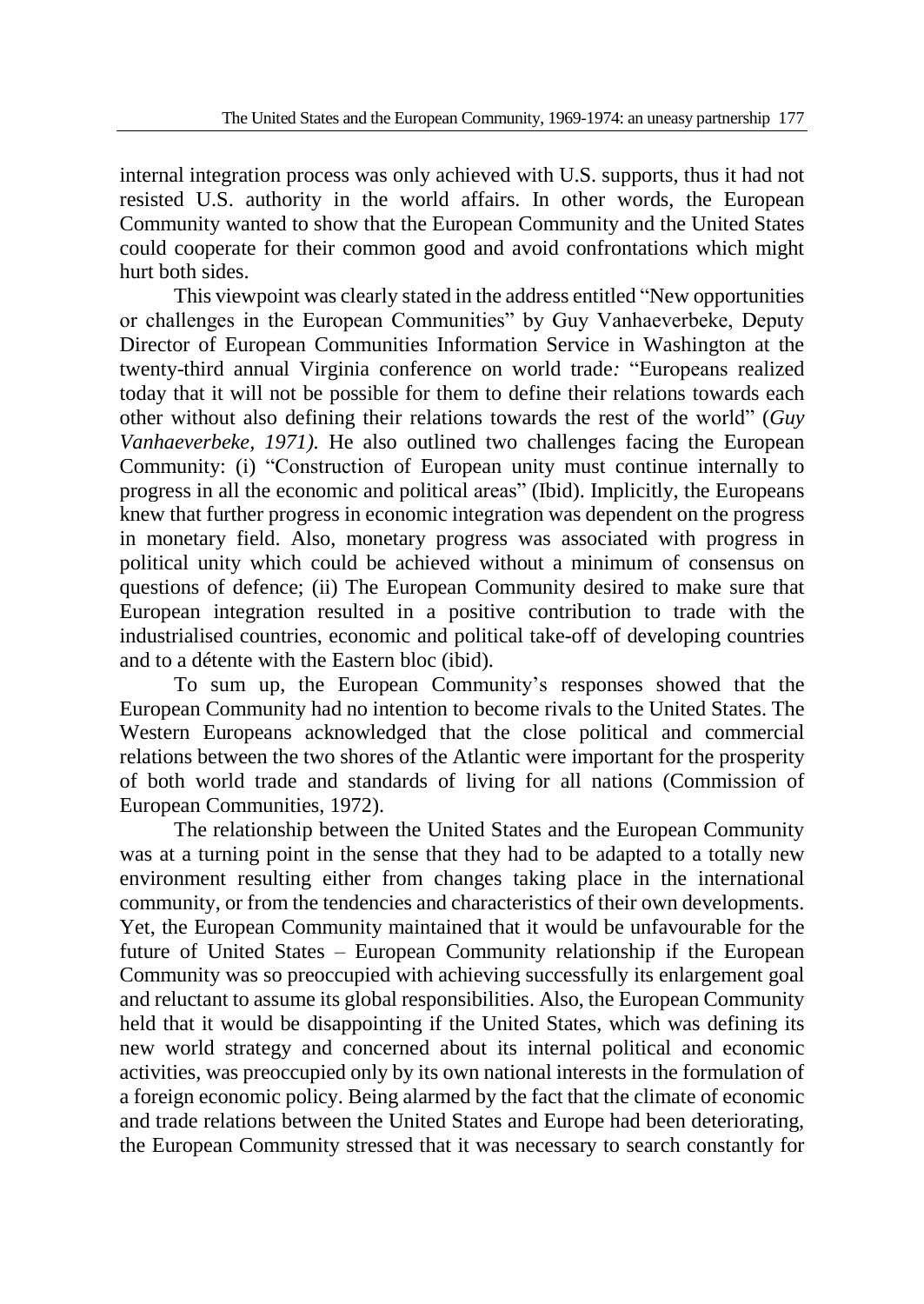favourable grounds and effective instruments for a new cooperation. Such an attempt required efforts from both sides.

#### **5. The United States - European Community relations: a downward course**

That the Nixon Administration reconsidered the traditional policy of U.S. supports for European integration in light of the political and economic difficulties was, Devuyst asserted, "detrimental to rather than conducive of harmonious transatlantic relations" (Devuyst, 2007, p.9). The Nixon Administration was accused of forming its policy on self-interest, largely for domestic reasons and thus ignoring the wider demands of the European unity (Smith, 1978, p.9). U.S. economic concerns and new foreign policy priorities made the Nixon Administration to conduct policies which challenged the European Community's economic and security concerns (Devuyst, 2007, p.9). This led to friction between the European Community and the United States over foreign policy. To give one example, tensions occurred during the 1973 Arab-Israeli War when Washington was supportive of Israel and many European countries were hesitant. Understandably, the European Community depended upon the oil supply from Middle East more than the United States did.

As noted by Kaiser in 1974, no Atlantic solidarity would erase the fact that Western Europe heavily depended on Arab oil and could not survive without it while the United States was able to do without it with some difficulty at present and with less difficulty (Kaiser, 1974, p. 278). In addition, the core states of Western Europe, France, the United Kingdom, and West Germany had strong economic relations with the Arab countries. Because the war and the energy question were closely linked with both security and economic prosperity, Western European policy stance in the Middle East was to call on Israel to withdraw from Arab lands occupied in 1967. Western Europe urged the United States, the only nation that could place the leverage on Israel, to press the Israelis to reach a settlement with her neighbours. However, Nixon and Kissinger saw the conflict was an extension of the Cold War and "was angered at the attempts of the Europeans to negotiate a diplomatic *modus vivendi* with the Arab oil-producing states" (Palmer, 1988, p. 65). The United States strongly criticised Western Europe's refusal to assist Israel in the 1973 war, which resulted in the OPEC oil embargo.

U.S.-European differences regarding to political and economic issue-areas led to the fact that the European Community started to develop more complicated processes of cooperation with the goals to resist pressures to fall in line with U.S. expectations. The Declaration on European Identity (1973)*,* signed in Copenhagen by the nine member states, was considered to be the first step towards a tentative common European foreign policy. It called on the members of the European Community to make the best use of the instrument of European Political Cooperation created in 1970, to guarantee that foreign policy would be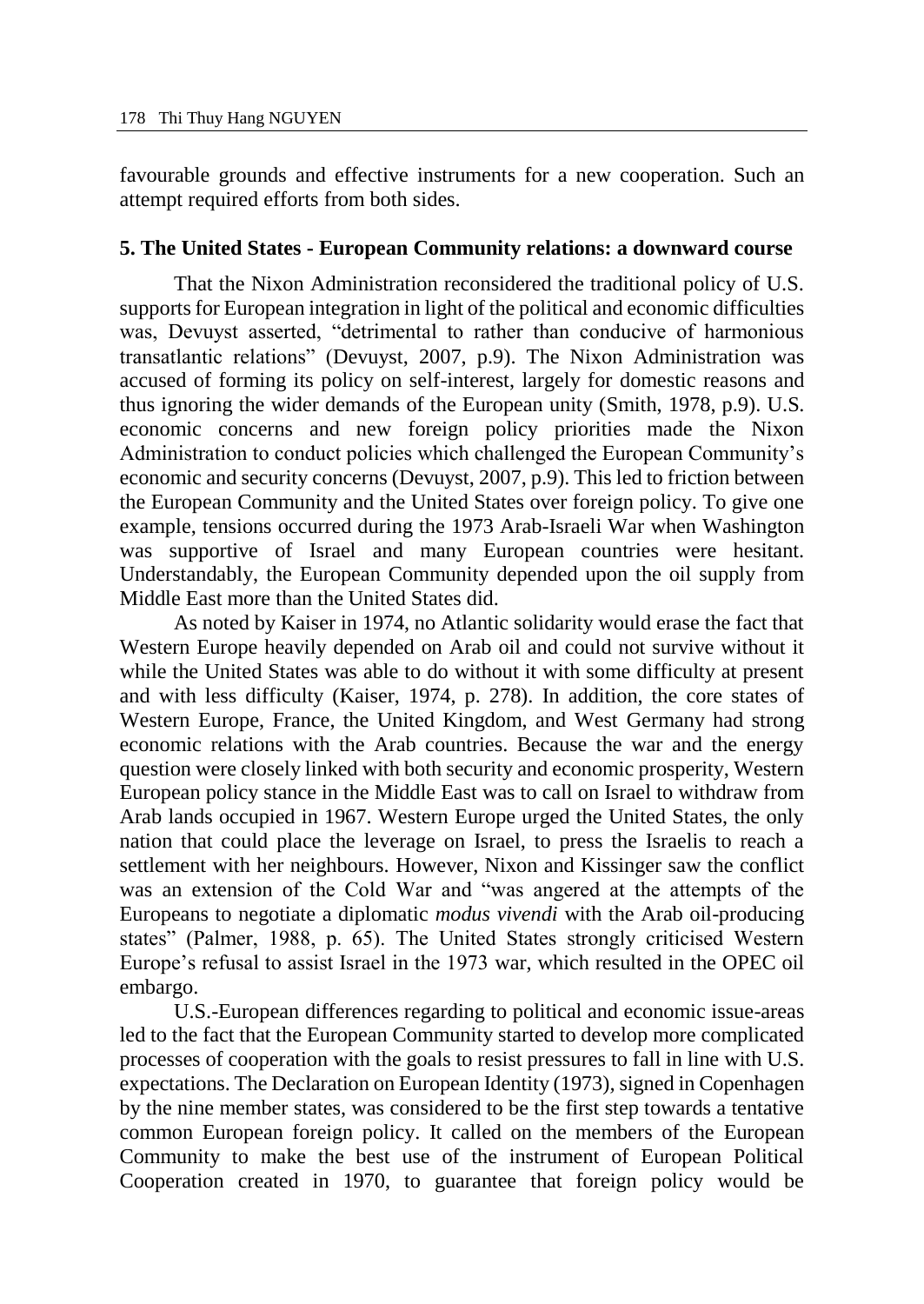coordinated among member states. In other words, the European Community realized the strength of a collective voice in the relations with the United States. Meanwhile, the Nixon Administration still preferred bilateral relations with Western European states because Nixon and Kissinger saw the potential challenge to the United States when Western Europe exerted its collective assertiveness in political and economic issues.

The United States persuaded Western Europe to agree to a clause in the new Atlantic Declaration, signed in June 1974, stipulating that Washington would be consulted before the European Community made any significant decisions which could have influence on transatlantic issues. In practice, however, allied relations remained strained. Western Europe's confidence in the United States was shaken when enthusiasm among U.S. policy-makers for European economic and political integration appeared to wane. Nixon's political and economic policies had such a bad effect on transatlantic relations that this period was referred to as a dark age in the history of the diplomatic ties between the United States and Western Europe: "The age of U.S. patience and benevolence with regard to European integration and European economic competition had come to an abrupt end" (Larres, 2009, p. 161). Indeed, as Smith points out, in the Nixon Administration the Atlantic Alliance was experienced a period of disengagement and drift, "one in which some of the illusions of the previous twenty years were to be shattered" (Smith, 1988, p. 16). Transatlantic relations became increasingly difficult, and this included relations within NATO.

On the one hand, Western Europe had recorded great achievements in economic growth and was in the midst of the long journey towards deeper integration. With the United States assistance and enormous efforts made by the governments of Western Europe, the region was reconstructed and became selfsufficient. In spite of having successfully built an economic powerbase, one area where Western Europe still relied on the United States was in the matter of security. One the other hand, the United States' relative economic decline, in combination with détente with the Soviet Union and China and the accompanying perception of receding military threat from the Warsaw Pact definitively contributed to undermining the Nixon Administration's commitments to the European continent and, to some extent, to NATO. The Nixon Administration, therefore, became increasingly sceptical about the benefits of America's overriding contribution in NATO. In other words, the problem of burden-sharing emerged in the relations among the United States and other countries in NATO.

Nixon and Kissinger believed that in order to get Western Europe to contribute more to the budget of NATO, two conditions needed to be met: Western Europe had to "develop its own perception of international relations" and Western Europe had to aware that the United States could not "pick up the tab alone any longer" (Kissinger, 1979, p. 86).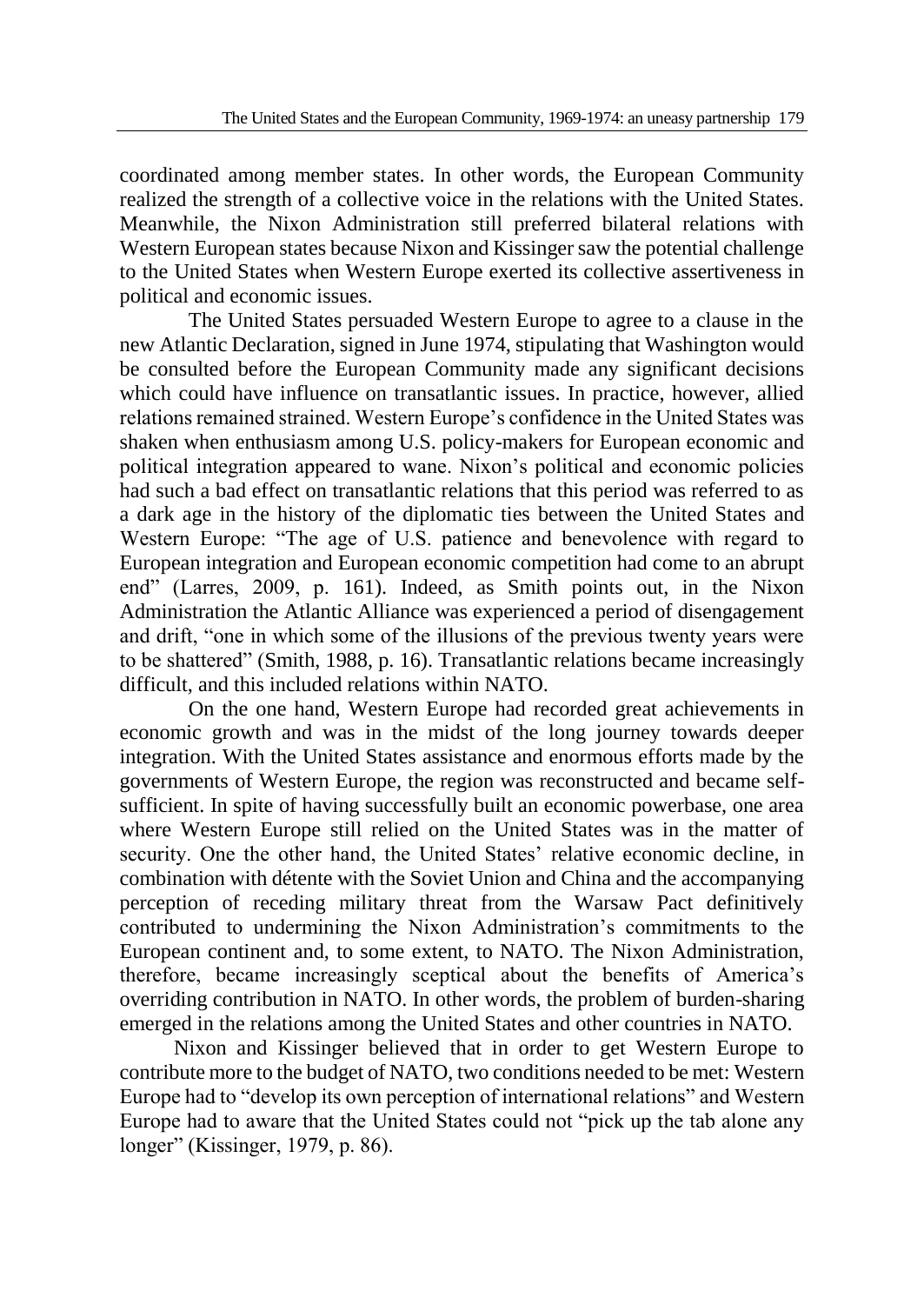According to historian Kenneth Weisbrode, Nixon and Kissinger saw the importance of the alliance and they believed it to be indeed essential, however "only as leverage against the Soviets and to keep the Europeans compliant" (Weisbrode, 2009, p. 210).Western European leaders did see the value of the Alliance as "the last measure of the U.S. strategic commitment to Western Europe" and they did worry about the possibility that the United States might withdraw troops from the region in reaction to domestic issues (Hahn, 1972). Since the inception of NATO, the United States kept contributing more than their fair share of the NATO budget and thus dominated the organization. President Nixon, in many of his speeches, talked about schedules on changing that situation. The Allies would do their fair share of the burden and in return they could have a bigger say within the alliance. However, Western Europe showed their unwillingness to share the burden on the United States' shoulder.

On February 23, 1969 Nixon made a wide sweeping trip to Western Europe. The Belgian leaders shared with the Nixon Administration the view that in order for détente to take place, NATO had to be strong; however, they also informed Nixon about the minimal possibility of an increase in Belgium's defence efforts in NATO. In Kissinger's words, the Belgians "pleaded for a continued substantial U.S. troop presence in Europe" (Kissinger, 1979, p. 80). On February 24, 1969 President Nixon made a speech in front of the North Atlantic Council and underlined that with the appropriate preparation the United States was willing to have negotiations with the Europeans on various issues and the United States also tried to enhance the alliance. It was noticeable that all the ambassadors present at the meeting stayed away from the issue of the European nations increasing their military effort for the organization while at the same time agreeing on the need for U.S. high presence on the continent. Explicitly, Western Europe was not prepared and unwilling to increase their burden sharing as the United States expected.

The burden-sharing issue became pressing in the late 1960s and early 1970s when the Nixon Administration perceived of U.S. relative economic decline. Washington planned to look after its economic and political interests much more than before. It was no longer willing to accept unilateral disadvantages in the hope of achieving vaguely defined benefits in the long run. The economic and social challenges faced by the United States in the Nixon era led to the fact the United States pressed the European member states of NATO harder on burden*-*sharing*.* Seemingly, the United States wanted to disengage from Western Europe and focus more attention on domestic issues. The United States considered reducing its military presence abroad as one of the solutions to the problem of the balance of payments and to the unfair burden sharing pattern in NATO. Yet, Western Europe did not want to sacrifice their socio-economic achievements in order to be able to narrow the huge capability gap existing between the continent and the United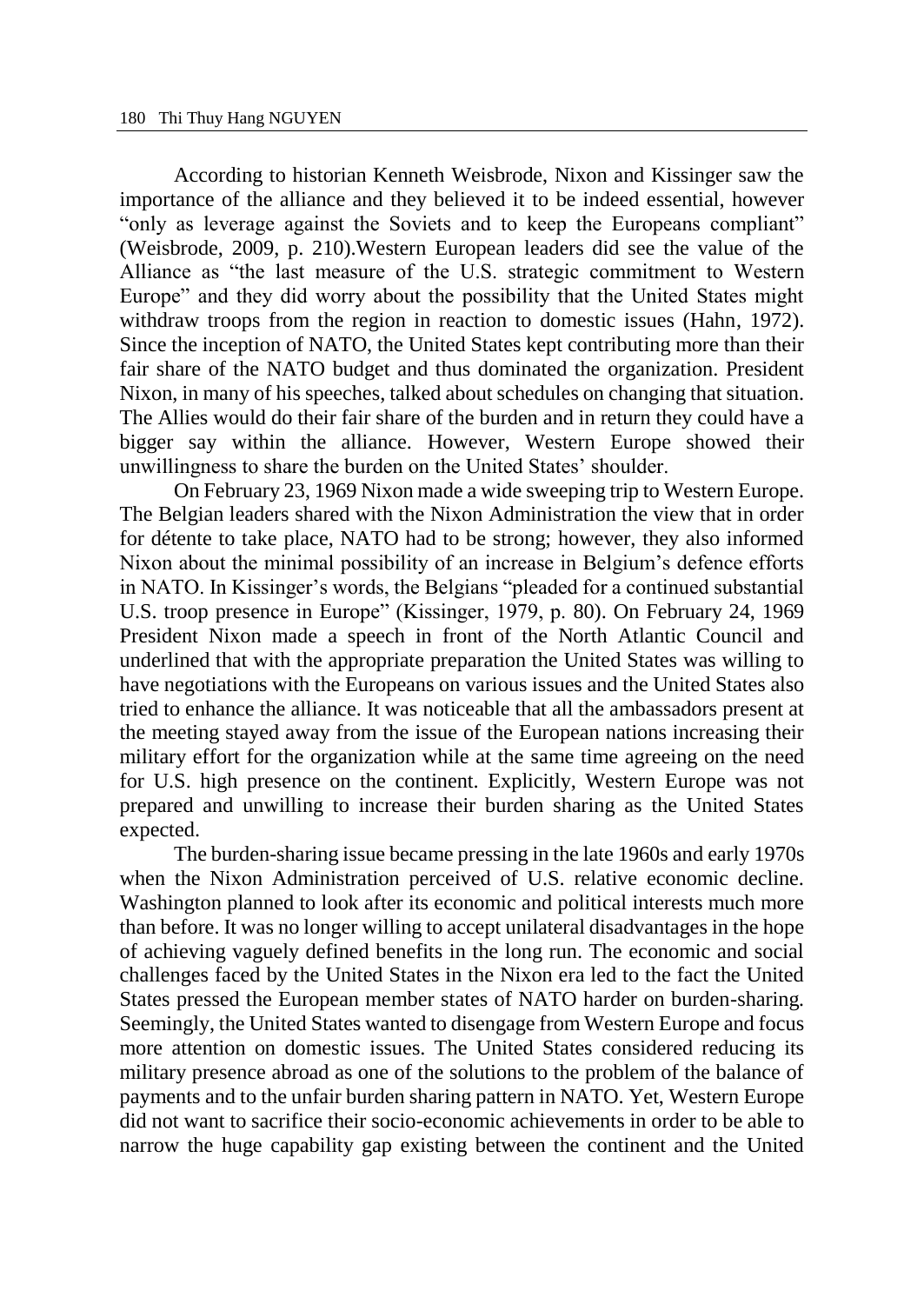States. As a consequence, the burden-sharing dispute between the United States and Western Europe emerged and made the alliance strained.

Kissinger's proposal [for an equal share of military burden] [...] was destined to exert a profound influence on Western Political thinking, even though doomed to fall short of detailed implementation. At bottom it seemed to involve another application of the celebrated Nixon-Kissinger theory of "linkage" whereby any connections made by one party in one area should be matched by other concessions made by other parties in other areas. What the Presidential assistant appeared to be saying in simplest terms, was that the United States would continue to be helpful in Europe's defence if Europe, on its side, would be more helpful to the United States in economic and diplomatic matters. A "revitalized Atlantic Partnership" [...] would evidently require some considerable revision of European attitudes in the direction of a greater "spirit of reciprocity" (Stebbins and Adams, 1976, p. 179).

In summary, relationship between the United States and the European Community between 1969 and 1974 underwent a downward course. It is noted that Washington needed the European Community as Brussels needed the United States. Disputes in economic and political areas emerged as the Washington and European Community had implemented unfavourable policy to each other. They accused each other of carrying out protectionism policy which adversely affected their economies. They had divergent views and responses to the 1973 Arab-Israel war and the consequent oil crisis. These economic and political frictions made the relations between the two sides sour, but it did not mean that the Europeans and the Americans could no longer cooperate with each other. They were actually so interdependent that those quarrels on economic and political areas could not break their relationship. The United States and the European Community had to coexist because they fully aware that their interests would be jeopardized if they did not reduce tensions between themselves or the other side were severely weakened in the world stage. Though the Nixon Administration focused much on burdensharing in Atlantic alliance, and the European partners were not going to meet Washington's expectations, the United States remained an active and influential partner in this partnership. It again illustrated that despite the U.S. great role in security, stability and prosperity of the European Community, and the Europeans clearly understood this, it could not always force the European Community to do what it wanted. Still, the United States had to shoulder substantial cost to sustain the Atlantic alliance and nurture the relations between the Americans and the Europeans. The United States, as Kissinger said, could no longer lift up the tap by itself. However, the United States could no longer live in isolation; this nation needed Western Europe in the cause of sustaining its hegemony.

The United States and the European Community experienced a low point in their relations during the Nixon presidential years. This had negatively affected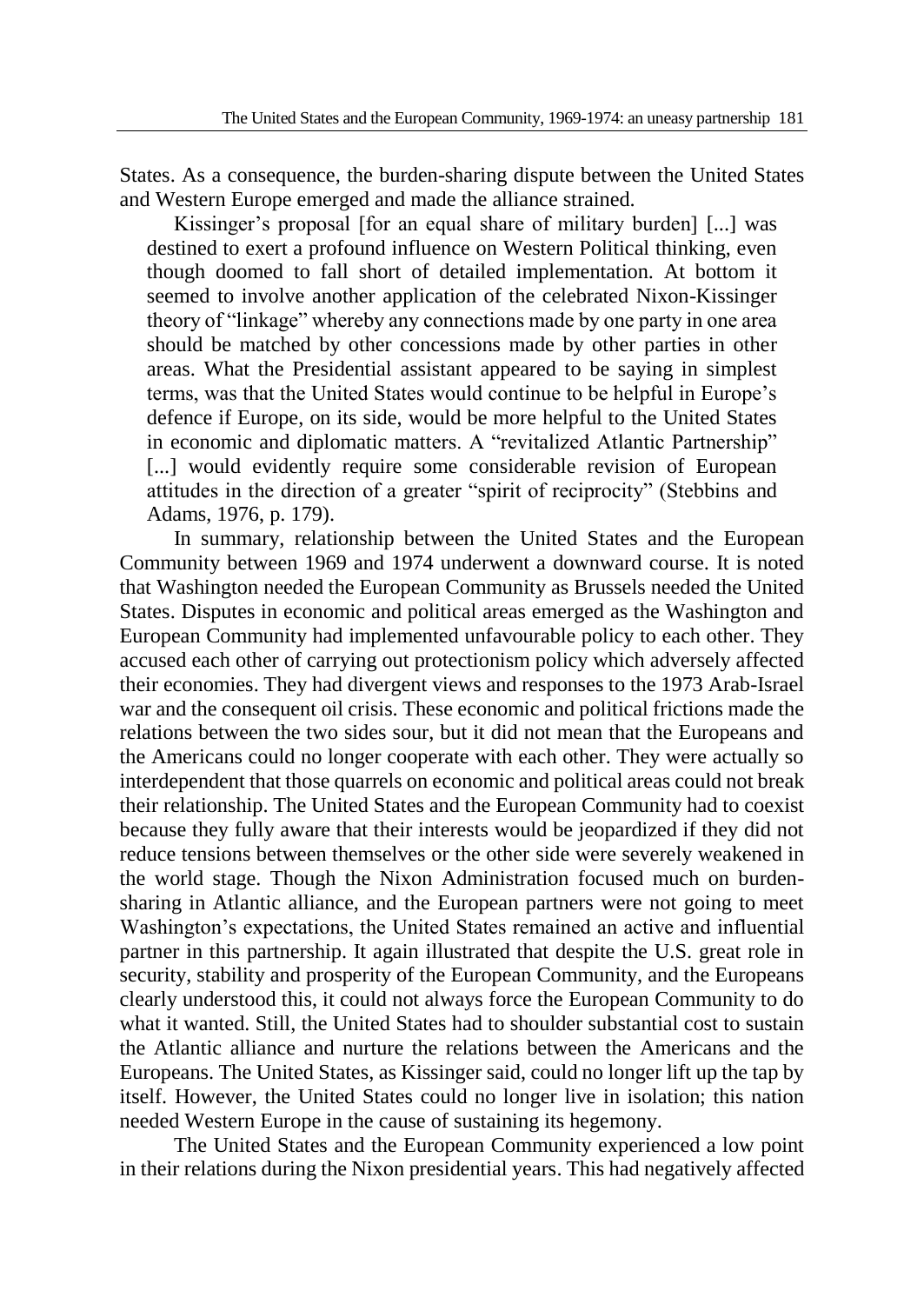European integration process. Yet, the Europeans would be optimistic about the future of the European integration process as Jean Monnet once underscored:

The roots of the Community are strong now, and deep in the soil of Europe. They have survived some hard seasons, and can survive more. On the surface, appearances change. In a quarter century, naturally, new generations arise. With new ambitions, images of the past disappear; the balance of the world is altered. Yet amid this changing scenery the European idea goes on; and no one seeing it, and seeing how stable the Community institutions are, can doubt that this is a deep and powerful movement on an historic scale (Committee on Foreign Affairs, 1980).

#### **6. Conclusion**

The United States and the European Community could not deny their economic and political interdependence. It was of strategic importance for them to find a way to coexist. This was what Kissinger strongly asserted: The United States – European Community alliance had to be "sustained by the hearts as well as the minds of its members" (Kissinger, 1979, p. 730). An uneasy partnership was what the United States and the European Community might perceive between 1969 and 1974. The U.S. attempts to join trade and diplomacy, economics and politics in dealing with the European Community's economic competition and political assertiveness somehow deteriorated the United States – European Community relations. Noticeably, the deterioration of the United States – European Community relations during the Nixon presidential years did not imply U.S. discontinuation of support for European prosperity and unity. The Nixon Administration still made it clear to the European governments that "We do not seek to dominate Europe; on the contrary we want a strong Europe" (Kissinger-Pompidou Meeting, 1973).

#### **References**

- Commission of European Communities (1970), *Review of Economic and Trade Relations between the United States and the Community*, Brussels, retrieved from http://aei.pitt.edu/30052/1/P\_8\_70.pdf
- Commission of European Communities (1972), Commercial relations between Japan, the United States and the European Community, Information Memo P-20/72, retrieved from http://aei.pitt.edu/30114/1/P\_20\_72.pdf
- Devuyst, Y. (2007), American Attitudes on European Political Integration The Nixon Kissinger Legacy, *IES Working Paper*, No. 2.
- Guy, V. (1971), New Opportunities or Challenges in the European Communities, retrieved from http://aei.pitt.edu/13800/1/S104.pdf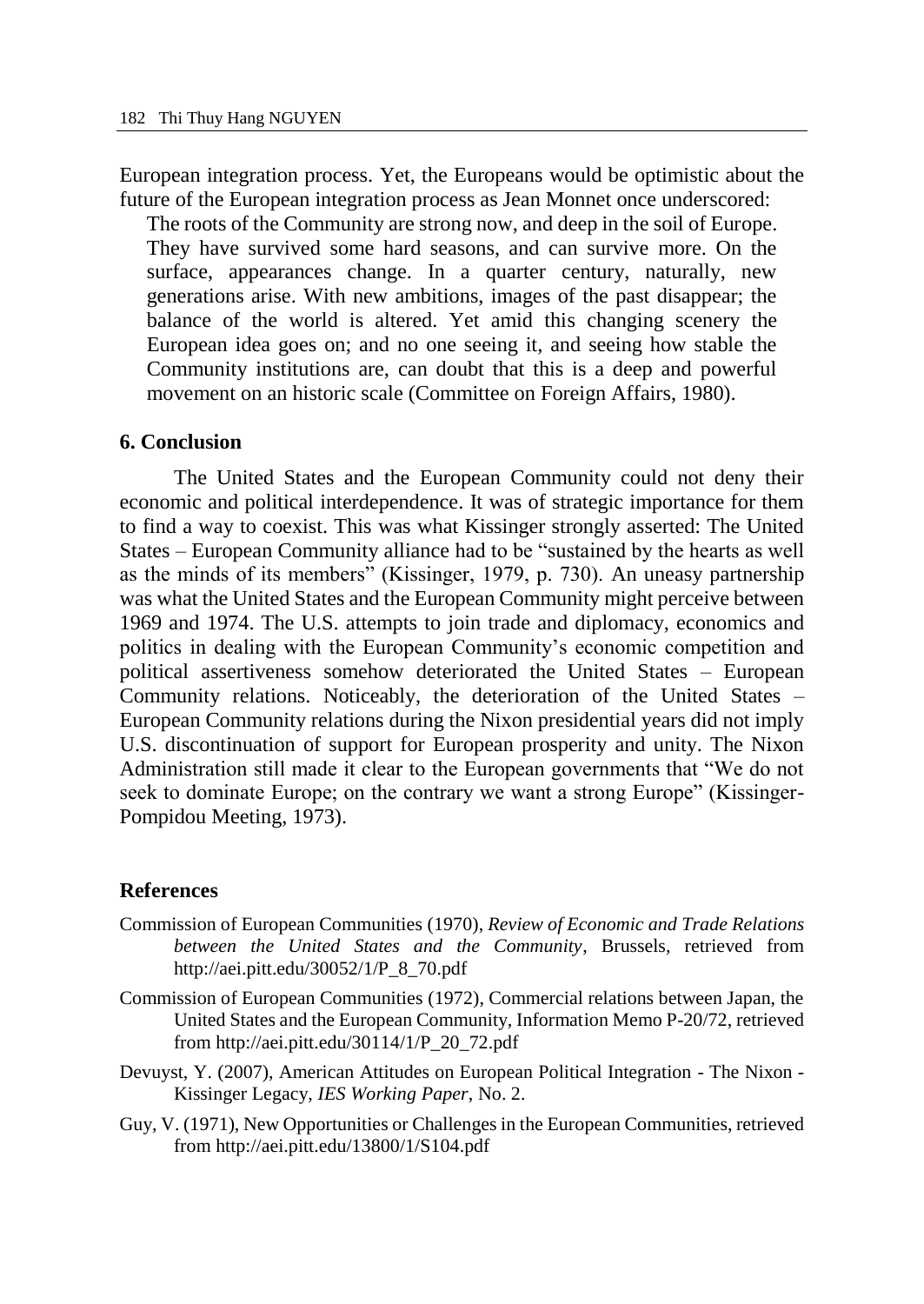- Hahn, W.F. (1972), Nuclear Balance in Europe, *Foreign Affairs*, retrieved from https://www.foreignaffairs.com/articles/russian-federation/1972-04-01/nuclearbalance-europe
- Haldeman, H.R. (1994), The Haldeman Diaries: Inside the Nixon White House, New York: G. P. Putnam's Sons.
- Kaiser, K. (1974), Europe and America: A Critical Phase, *Foreign Affairs*, No. 52.
- Kissinger, H. (1979), *White House Years*, Boston: Little Brown and Company Limited.
- Kissinger-Pompidou Meeting (May 18, 1973), *Memorandum of Conversation*, retrieved from http://www.sscnet.ucla.edu/polisci/faculty/trachtenberg/ffus/00728.pdf
- Larres, K. (2009), *Assertive Supremacy and Enlightened Self-interest: The United States and the 'Unity of Europe'*, retrieved from http://www.aicgs.org/site/wpcontent/uploads/2011/10/larres.atp09.pdf
- Lieber, R. (1967), *Oil and the Middle East War: Europe in the Energy Crisis*, Harvard: Centre for International Affairs.
- Lieber, R. (1979), European and America in the World Energy Crisis, *International Affairs*, Vol. 54, No. 4, pp. 531-545.
- Lieber, R. (1980), Energy, Economics and Security in Alliance Perspective, *International Security*, Vol. 4, No. 4.
- Memorandum From the President's Assistant for National, Security Affairs (Kissinger) to President Nixon (1973), *Next Steps in The Year of Europe*, retrieved from http://static.history.state.gov/frus/frus1969-76ve15p2/pdf/frus1969-76ve15p2.pdf
- National Security Study Memorandum 183 (1973), *Principles for a Declaration on Atlantic Relations*, retrieved from http://static.history.state.gov/frus/frus1969- 76ve15p2/pdf/frus1969-76ve15p2.pdf
- Office of the Historian (1976) Summary of a Paper Prepared in the Bureau of European and Canadian Affairs and the Policy Planning Staff, *Foreign Relations of the United States*, 1969–1976, Volume E–15, Part 2, Documents on Western Europe, 1973–1976 No. 38, retrieved from http://history.state.gov/historicaldocuments/ frus1969-76ve15p2/d38
- Palmer, J. (1988), *Europe without America? The Crisis in Atlantic Relations*, Oxford: Oxford University Press.
- Report on the Sixteenth Meeting of Members of Congress and the European Parliament on Congress and the European Parliament (1980), *Strengthening the Bonds*, Committee on Foreign Affairs.
- Smith, M. (1978), From the 'Year of Europe' to a Year of Carter: Continuing Patterns and Problems in Euro-American Relations, *Journal of Common Market Studies*, Vol. 27, No. 1, p.178.
- Smith, M. (1988), *Western Europe and the United States: The Uncertain Alliance*, London: George Allen & Unwin.
- Stebbins, R.B. and Adams, E.P. (1976), *1973: A Documentary Record*, New York: Foreign American Relations.